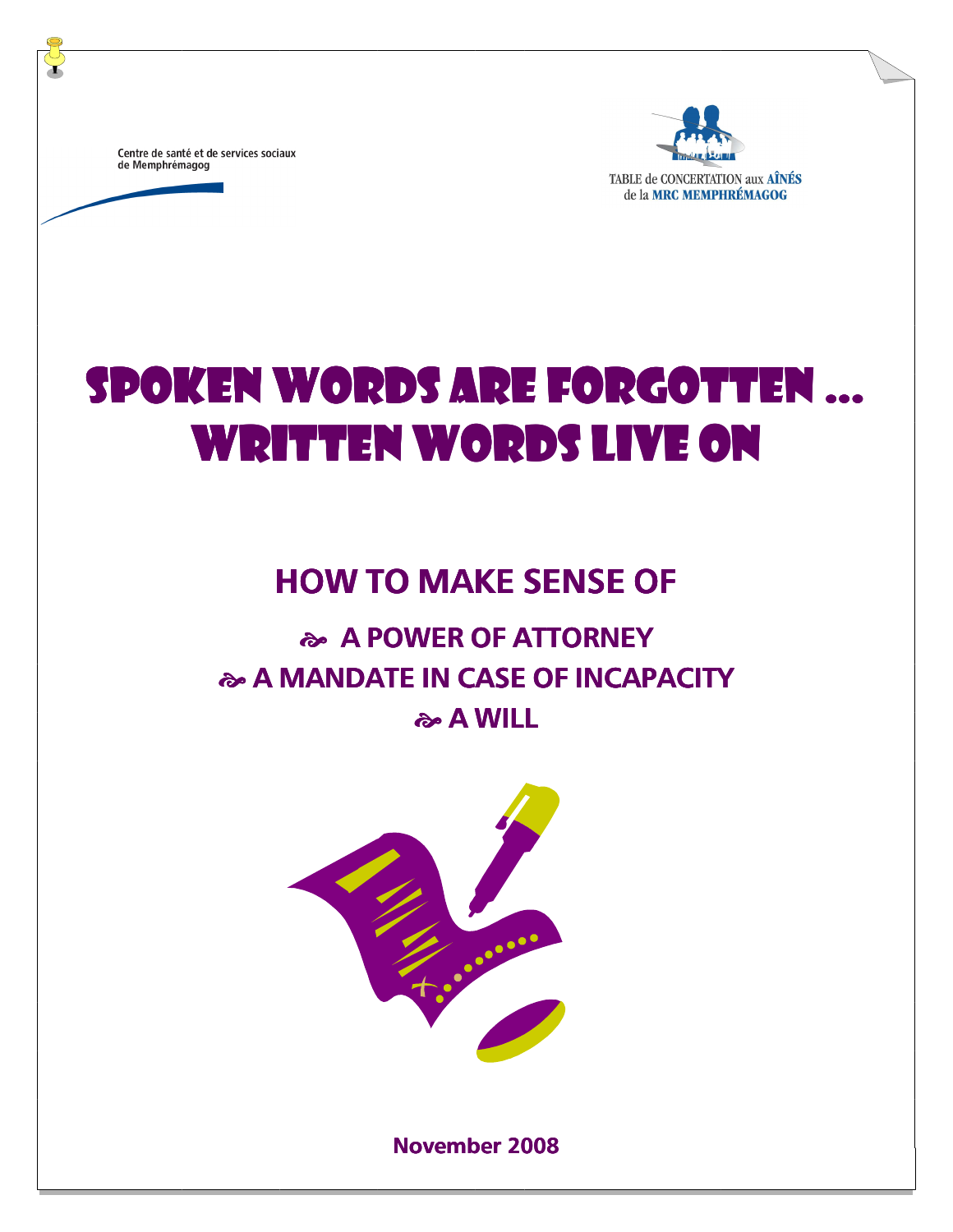# **TABLE OF CONTENTS**

J

|                  |                                                                    | 2      |  |  |
|------------------|--------------------------------------------------------------------|--------|--|--|
|                  |                                                                    | 3      |  |  |
| 1.0              |                                                                    | 4      |  |  |
| 1.1              |                                                                    | 4      |  |  |
| 1.2              |                                                                    | 4<br>5 |  |  |
| 1.3              | Advice on how to prevent a mandate (power of attorney)             |        |  |  |
| 2.0              | <b>MANDATE IN CASE OF INCAPACITY (LIVING WILL) </b>                | 8      |  |  |
| 2.1              |                                                                    | 8      |  |  |
| 2.2              |                                                                    | 8      |  |  |
|                  |                                                                    | 8      |  |  |
|                  |                                                                    | 8      |  |  |
| 2.3              |                                                                    | 9      |  |  |
| 2.4              |                                                                    | 10     |  |  |
| 3.0              |                                                                    | 12     |  |  |
| 3.1              |                                                                    | 12     |  |  |
| 3.2              |                                                                    | 13     |  |  |
|                  |                                                                    | 13     |  |  |
|                  |                                                                    | 13     |  |  |
|                  |                                                                    | 13     |  |  |
| 3.3 <sub>2</sub> | Differences between holograph wills and wills made in the presence | 14     |  |  |
| 3.4              |                                                                    | 14     |  |  |
|                  |                                                                    | 16     |  |  |
|                  |                                                                    |        |  |  |
|                  |                                                                    | 18     |  |  |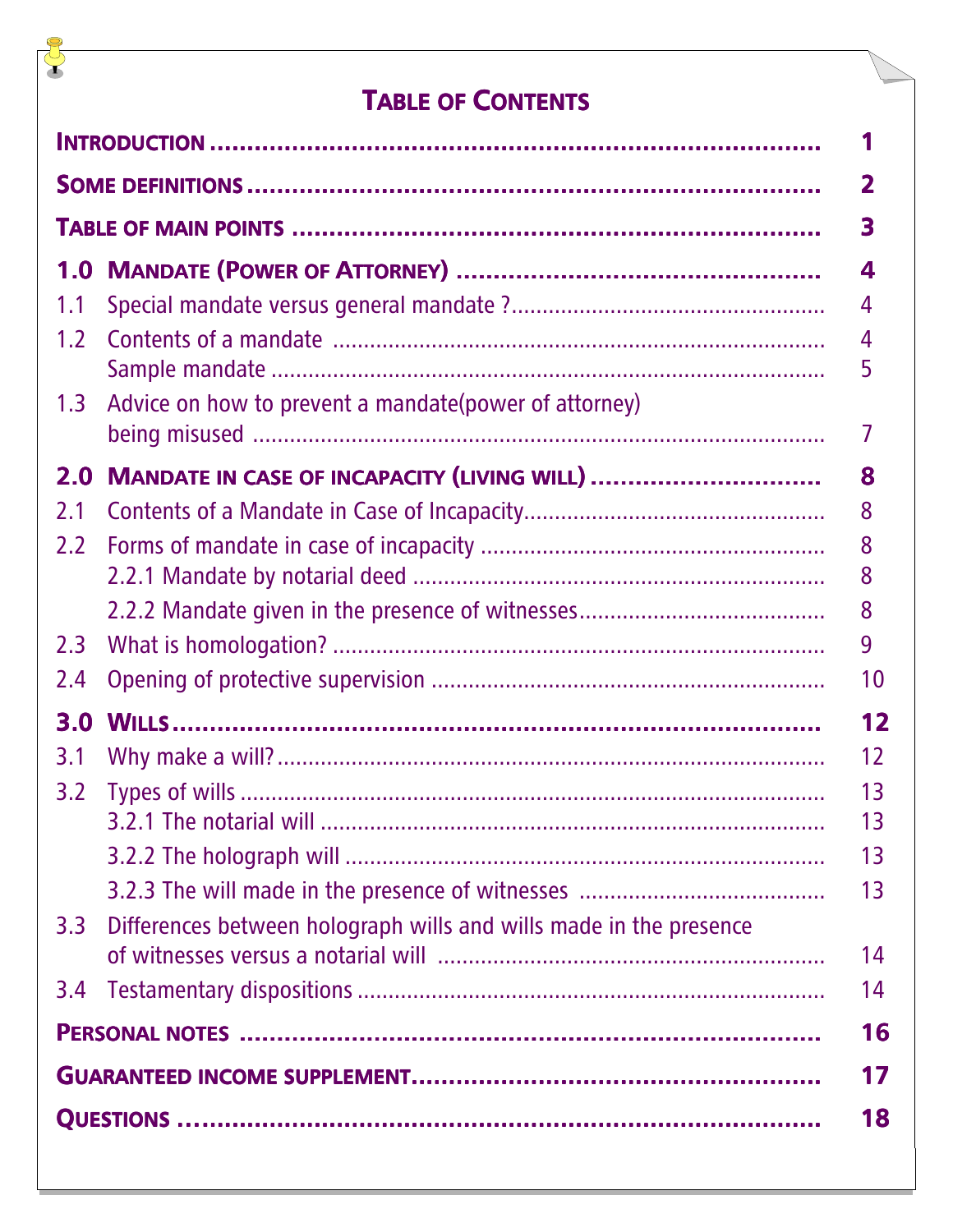#### **INTRODUCTION**

This booklet was drawn up by le Comité de prévention des mauvais traitements faits aux personnes aînées de la Table de concertation aux personnes aînées de la MRC Memphrémagog.

Research and editing was done by Pierre Thibodeau, Lawyer with the Legal Aid Office, Magog.

Final draft revision was made by Paul Martel, Community organizer at the *Centre de* santé et de services sociaux of Memphrémagog.

Layout was done by Christiane Boucher, Administrative employee, with the *Centre de* santé et de services sociaux of Memphrémagog.

For any questions or comments, please do not hesitate to contact Paul Martel at (819) 843-2292 (extension 2320).

It is against the law to reproduce this booklet in whole or in part without being authorized to do so by the Table de concertation aux personnes aînées de la MRC Memphrémagog. Any reproduction of this publication by any process whatsoever will be considered a copyright violation.

 $\blacktriangleright$  1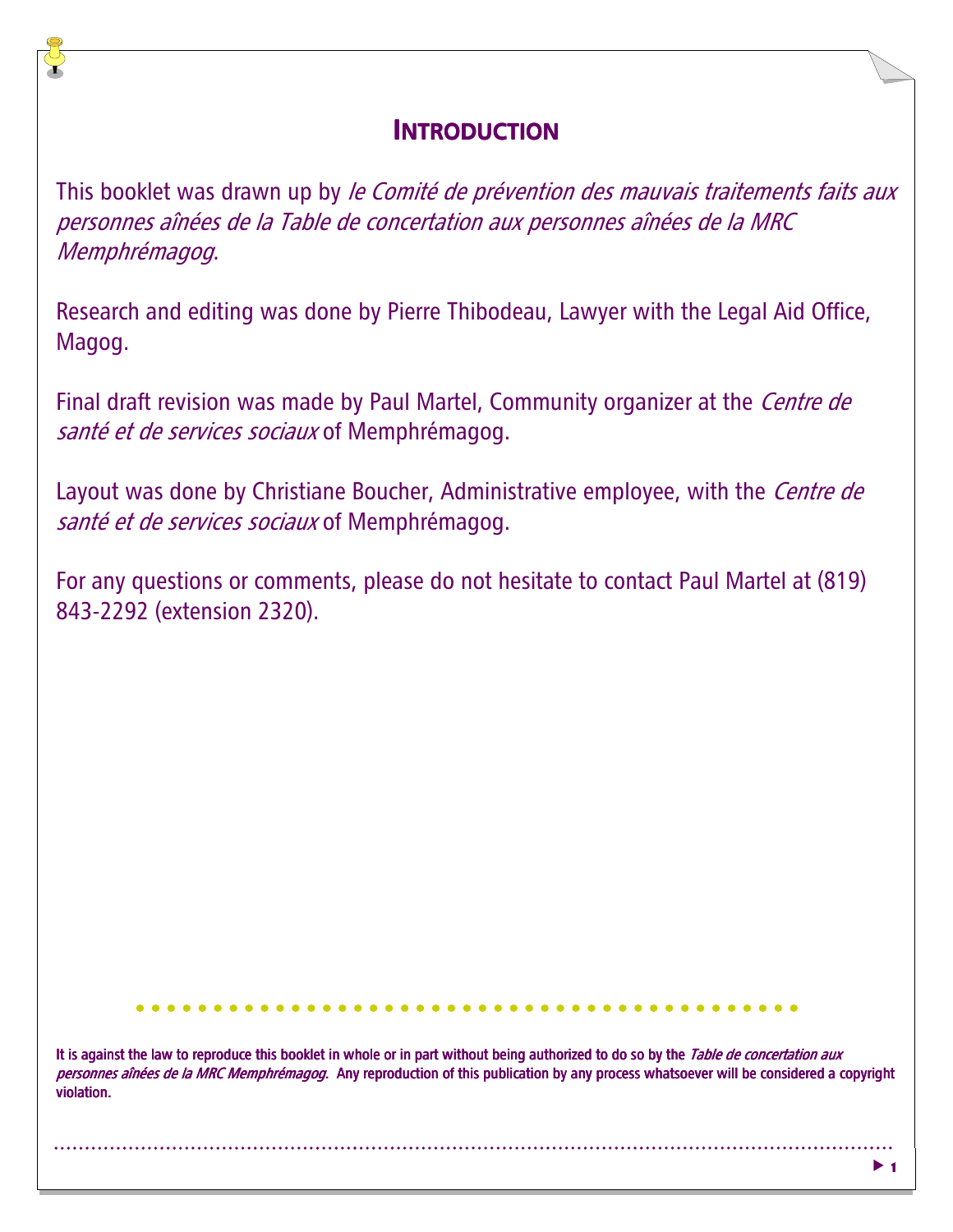#### SOME DEFINITIONS

- MANDATOR: The person entrusting one or more persons with one or more tasks (the principal)
- MANDATARY: The person carrying out the task or tasks entrusted to him/her (the representative)

#### MANDATE (POWER OF ATTORNEY):

 Document in which the mandator entrusts one or more tasks to the mandatary

**TESTATOR:** The person making a will (testament) in which he/she expresses his/her final wishes

#### LIQUIDATOR (FORMERLY REFERRED TO AS THE EXECUTOR):

The person executing the testator's final wishes after the latter's death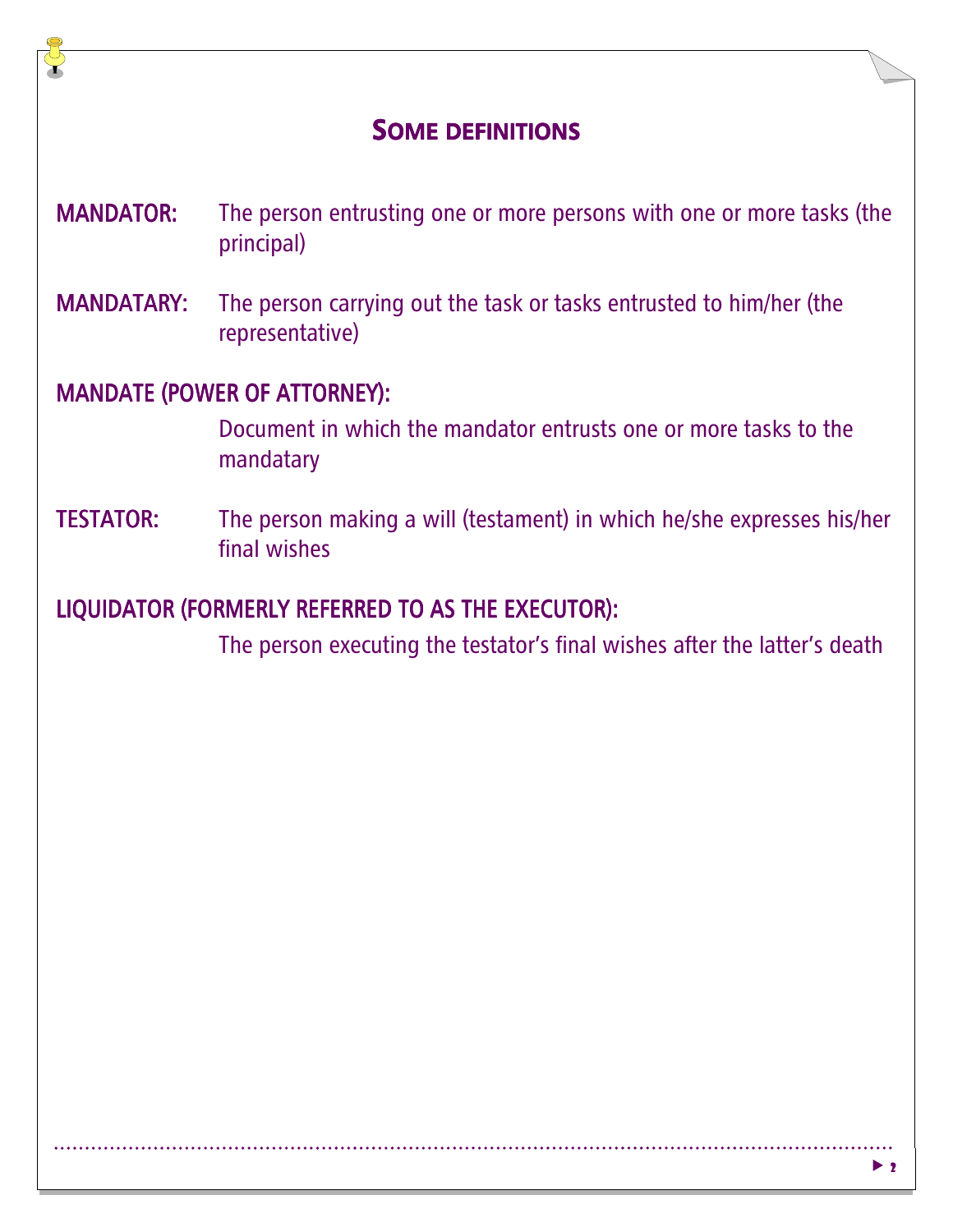# **TABLE OF MAIN POINTS**

J

|                                                 | What is it?                                                                                                                                                                                                                                                                                                                                    | When it takes effect                                                                                                                                                                                                                                                                                                        | <b>Modification or</b><br>termination                                                                                                                                                                                                                                                                                           |
|-------------------------------------------------|------------------------------------------------------------------------------------------------------------------------------------------------------------------------------------------------------------------------------------------------------------------------------------------------------------------------------------------------|-----------------------------------------------------------------------------------------------------------------------------------------------------------------------------------------------------------------------------------------------------------------------------------------------------------------------------|---------------------------------------------------------------------------------------------------------------------------------------------------------------------------------------------------------------------------------------------------------------------------------------------------------------------------------|
| Mandate (power of<br>attorney)                  | Mandate (power of attorney)<br>given to another person of<br>sound mind for a specific<br>purpose concerning the<br>administration of property<br>(paying bills, managing a<br>bank account, etc).                                                                                                                                             | Valid only while the<br>mandator is alive<br>and of sound mind.                                                                                                                                                                                                                                                             | The mandator may terminate it at<br>any time, ideally with written<br>advice to the financial institution. It<br>is no longer valid after the person<br>has been declared incapable and<br>the mandate has been<br>homologated by the court, or after<br>the person has died.                                                   |
| Mandate in case of incapacity<br>$\overline{a}$ | Legal document in which an<br>adult person of sound mind<br>(the mandator) designates<br>another person (the<br>mandatary) to make<br>decisions concerning the<br>person (mandator) and/or<br>his/her property, in the event<br>that an illness or an accident<br>permanently or temporarily<br>deprives the mandator of<br>his/her faculties. | Applies only after<br>the declaration of<br>incapacity and once<br>the mandate is<br>homologated by<br>the court. Only valid<br>while the mandator<br>is alive.<br>Whether it is<br>notarized or written<br>in the presence of<br>two witnesses, the<br>mandate needs to<br>be homologated<br>(confirmed) by the<br>court). | The Mandate in Case of Incapacity<br>ends when the mandator regains<br>his/her capacity or at the time the<br>mandator dies.<br>The Mandate in Case of Incapacity<br>also ends when the mandatary dies<br>without a substitute having been<br>named, or when the mandator<br>comes under a regime of protective<br>supervision. |
| Testament (will)                                | A legal document in which<br>an adult of sound mind<br>provides for his/her final<br>wishes concerning the<br>disposition of his/her<br>property at death.                                                                                                                                                                                     | Applies only after<br>death and when<br>executed by the<br>liquidator.                                                                                                                                                                                                                                                      | A testament (a will) may be<br>modified at any time before the<br>testator's death.                                                                                                                                                                                                                                             |
|                                                 |                                                                                                                                                                                                                                                                                                                                                |                                                                                                                                                                                                                                                                                                                             |                                                                                                                                                                                                                                                                                                                                 |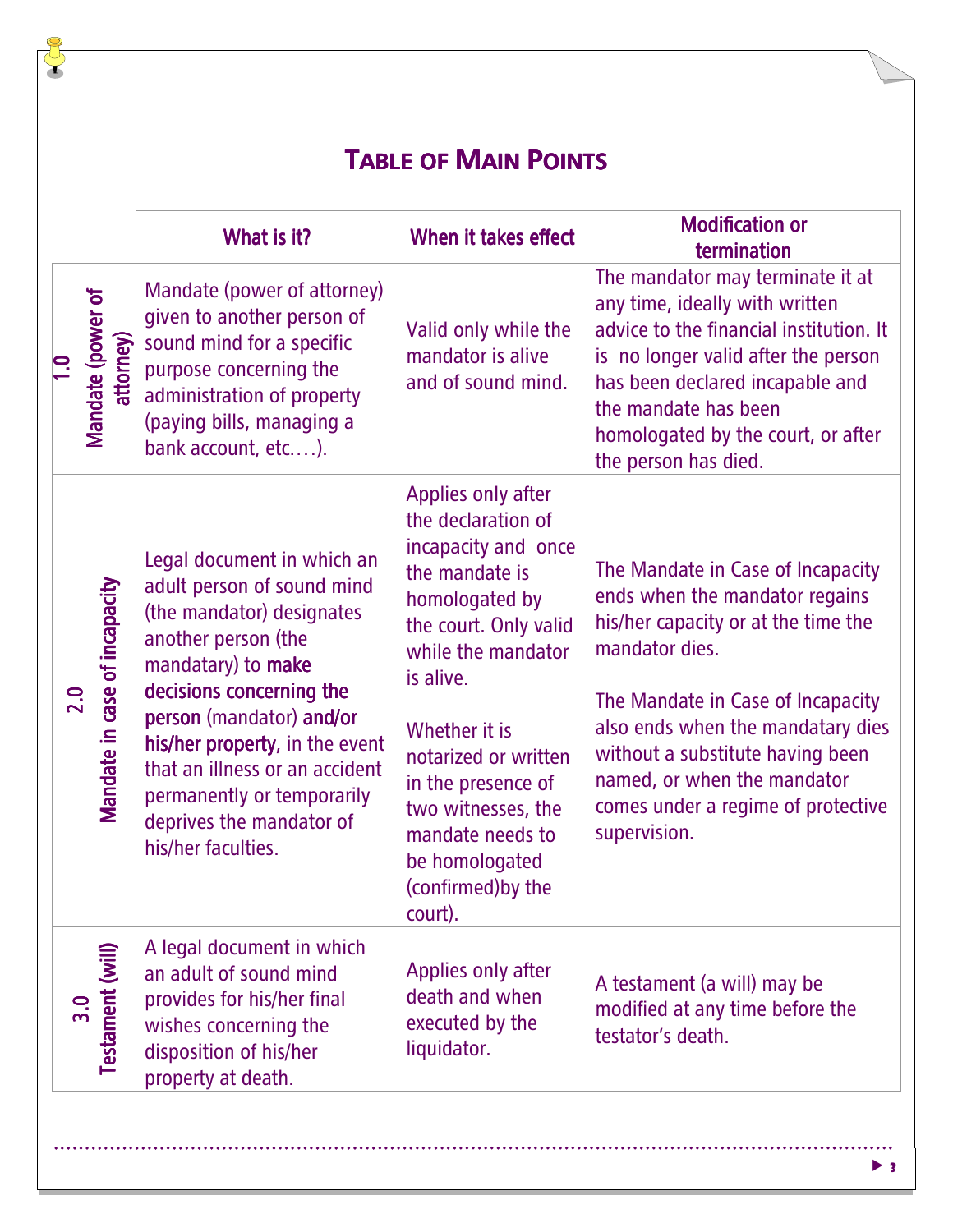#### 1.0 MANDATE (POWER OF ATTORNEY)

#### 1.1 Special mandate versus General mandate

We talk of a mandate (power of attorney) when a person specifically entrusts a task to another person in a well defined way with regard to the administration of property.

A general mandate gives all rights to the mandatary with the exception of taking out a loan. A special mandate spells out the tasks to be carried out: e.g. paying bills, collecting rent, negotiating cheques, selling a car, etc. …

#### 1.2 Contents of a mandate

The mandate (power of attorney) must include the following:

- **The date on which it was drawn up;**
- The name of the person giving the mandate (the mandator);
- The name(s) of the mandatary or mandataries;
- **A description of the duties conferred on the mandatary;**
- A schedule of tasks;
- **The signature of the mandator.**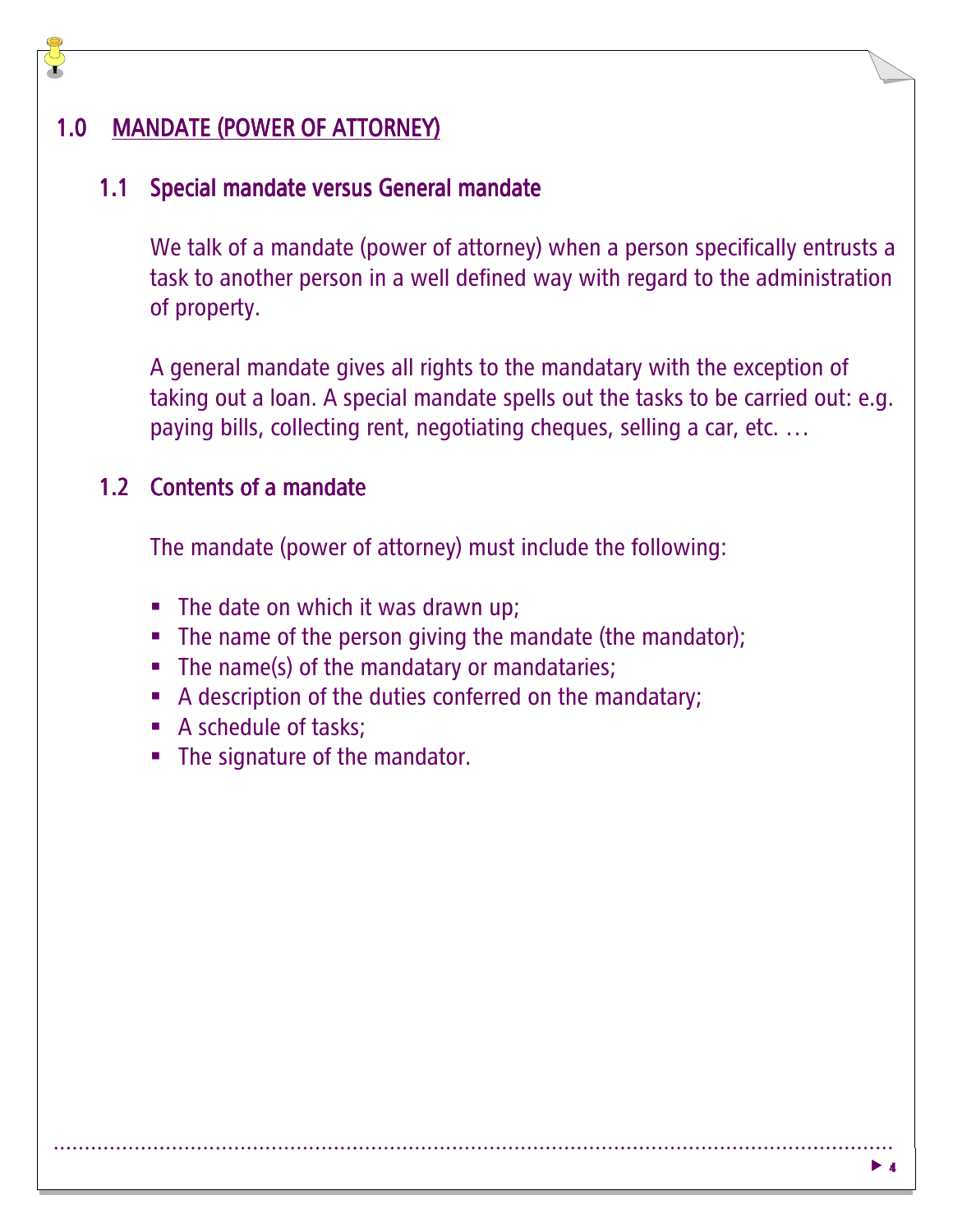#### SAMPLE MANDATE (POWER OF ATTORNEY)

|                | The present mandate (power of attorney) is given by_____________________________                                                                                                                                                                         |  |
|----------------|----------------------------------------------------------------------------------------------------------------------------------------------------------------------------------------------------------------------------------------------------------|--|
|                |                                                                                                                                                                                                                                                          |  |
| 1 <sub>1</sub> | <b>Naming the mandatary</b>                                                                                                                                                                                                                              |  |
|                |                                                                                                                                                                                                                                                          |  |
|                | as my mandatary who will represent me in all dealings with a third party and act<br>on my behalf. Without limiting the generality of the foregoing, I grant him/her the<br>or assigns.                                                                   |  |
|                | I also grant him/her the power to transact with any other creditor or government<br>agency who has files bearing my name.                                                                                                                                |  |
| 2.             | <b>Confirming the acts of a mandatary</b>                                                                                                                                                                                                                |  |
|                | I approve and confirm all acts of my mandatary and commit myself to honour any<br>and all agreements my mandatary will reach.                                                                                                                            |  |
| 3.             | <b>Duration of Power of Attorney</b>                                                                                                                                                                                                                     |  |
|                | The present power of attorney shall remain in effect until such time a written<br>notice of revocation signed by me or a notice of an act or of a fact terminating the<br>present power of attorney will have been given to the parties my mandatary had |  |

dealings with.

# 4. Revocation

I hereby revoke any power of attorney previous to this present one.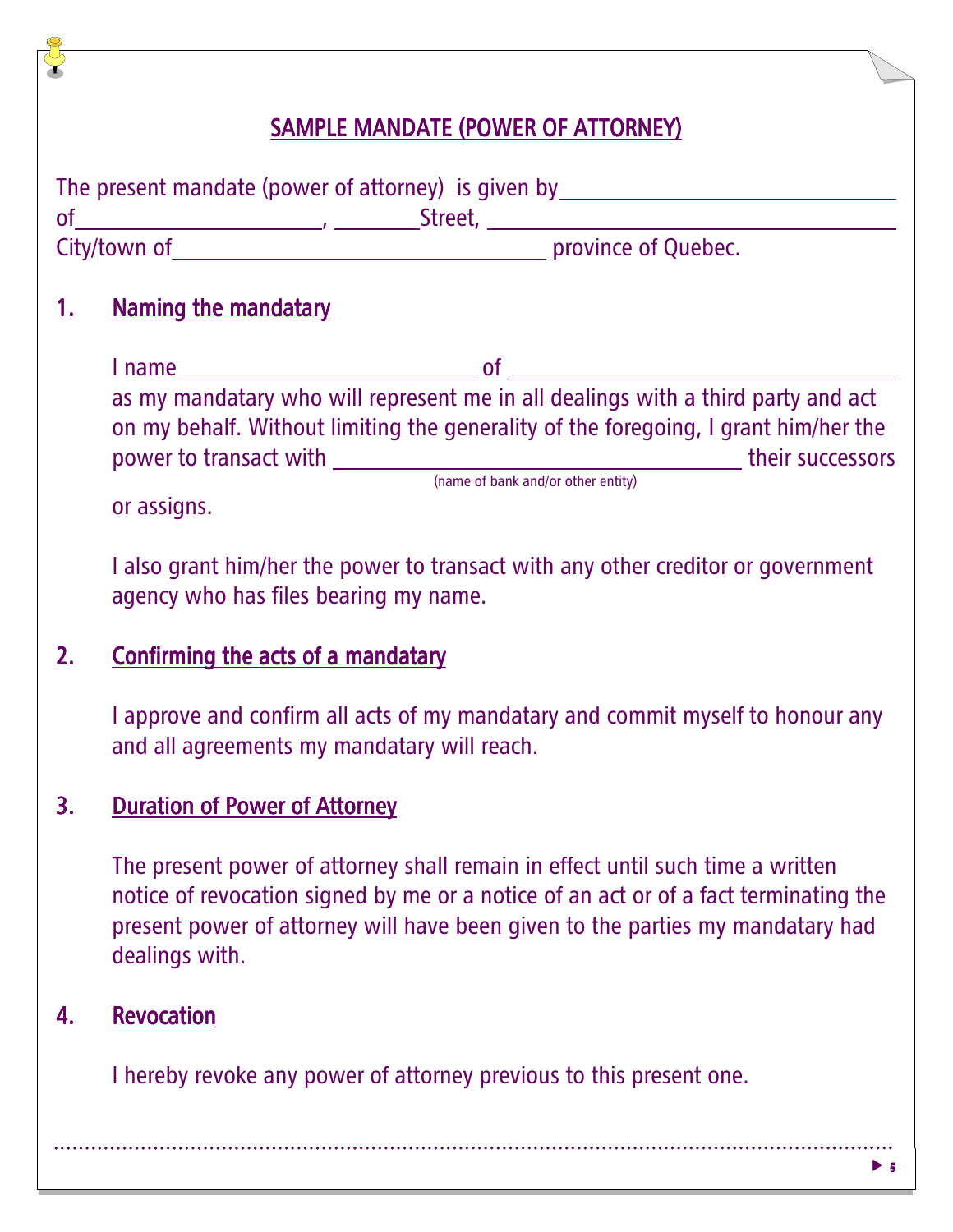#### 5. Termination by death or for other causes

I understand that, as provided by law, the present power of attorney will end as a result of certain events, such as a Declaration of Incapacity or in the event of my death.

I have signed the present power of attorney in the presence of a witness whose name appears below, this of 20 at **in the Province of Quebec.** 

#### Declaration of the witness

I was witness to the signing of the present declaration by at the aforementioned date.

I am an adult. I am neither the mandatary nor the spouse/partner of

Nothing leads me to believe to that is unable to give the present power of attorney.

Signature of the witness

l

L

Name of the witness (in block letters)

.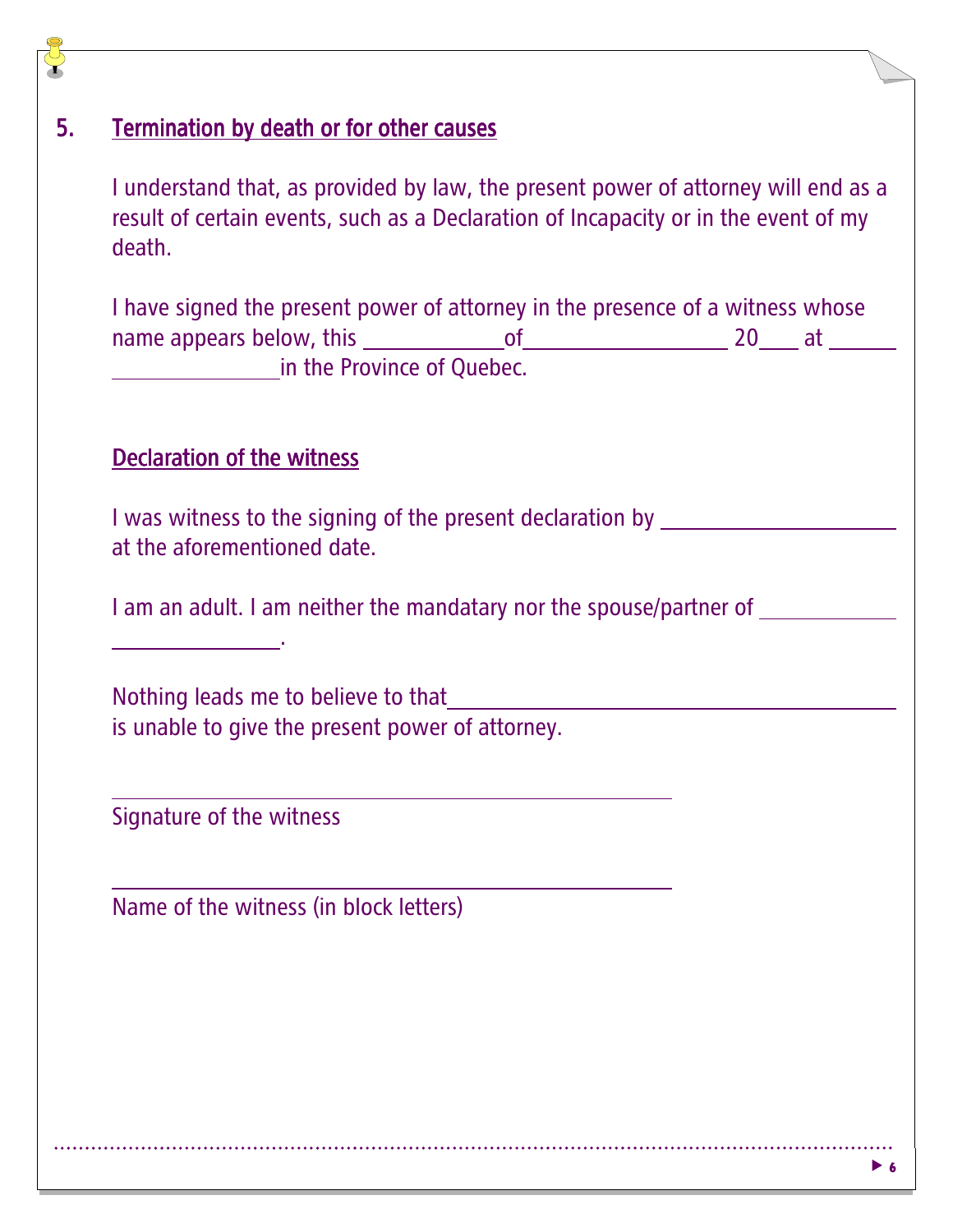#### 1.3 Advice on how to prevent misuse of power of attorney

Where possible, arrange pre-authorized payments to minimize the use of cash and to avoid problems if you are hospitalized or convalescent.

Establish a monthly budget to be managed by the mandatary and have only the budgeted amount transferred from your bank account to a separate account for the exclusive purposes of the power of attorney.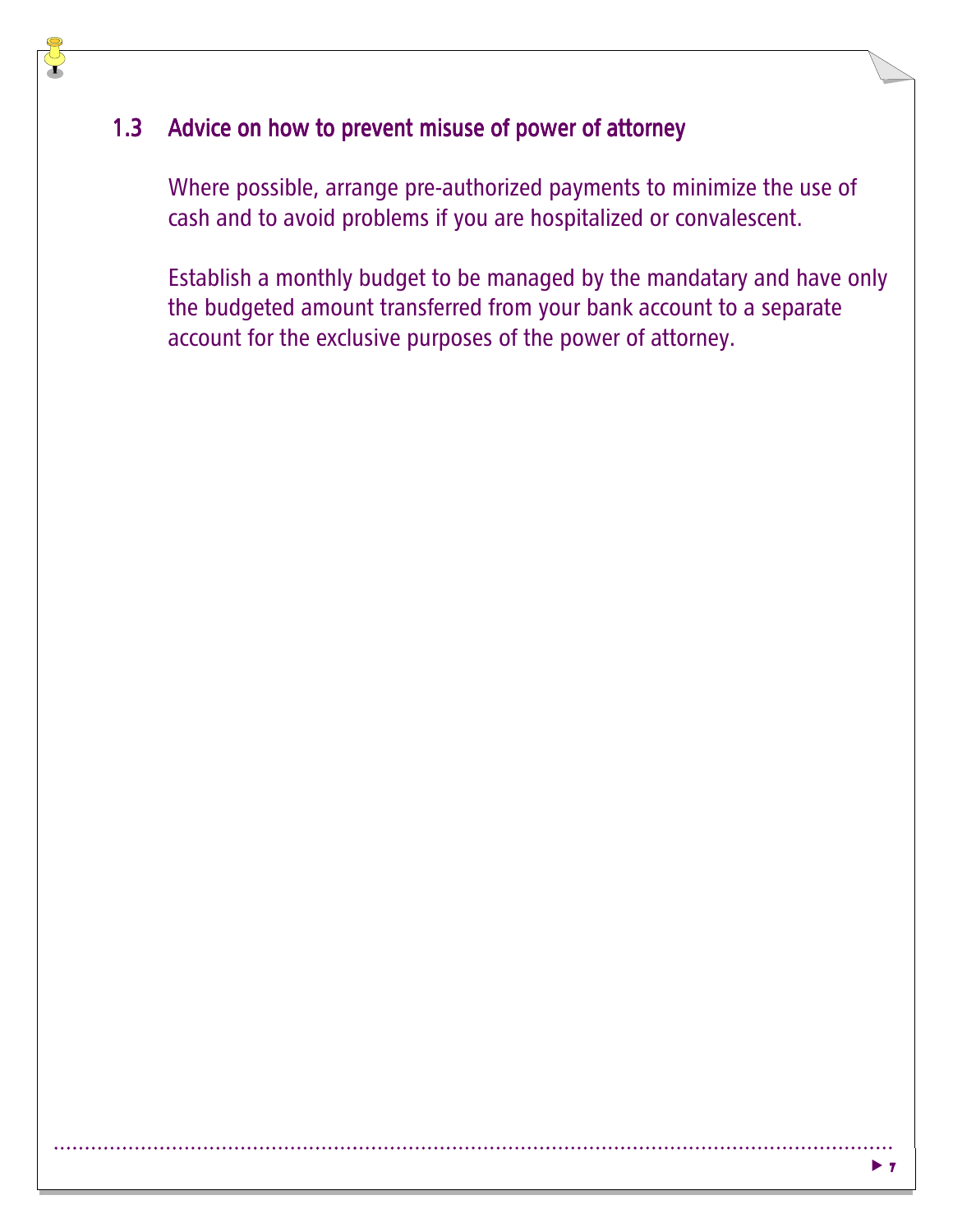#### 2.0 MANDATE IN CASE OF INCAPACITY (LIVING WILL)

#### 2.1 Contents of a mandate in case of incapacity

The Mandator may include a wide range of clauses in his/her mandate:

- Dealing with the administration of the mandator's property in a highly detailed or very general way;
- appointing a sole mandatary or one to protect his/her person and an other to manage his/her property;
- **Example 3 is obseignating** a substitute mandatary, in case the appointed mandatary refuses to act, is unable to act, or dies;
- **SPECIFY 19 IS NOTE 10 IS NOTE 10 IS NOTE 10 IS NOTE:** Specifying the kind of medical treatment he/she specifying not wish to undergo in case of certain health problems (prolonging life by artificial means);
- **•** indicating his/her end-of-life wishes;
- **•** choosing a guardian for his/her minor children;
- etc.

#### 2.2 Forms of mandate in case of incapacity

The law provides for two forms of mandate, a mandate by notarial deed, or one given in the presence of witnesses.

#### 2.2.1 Mandate by notarial deed

A notary prepares the document of the mandate which is registered with the Chambre des notaires. It can therefore be located easily.

#### 2.2.2 Mandate given in the presence of witnesses

A mandate written by the mandator, or by a third party according to the mandator's instructions.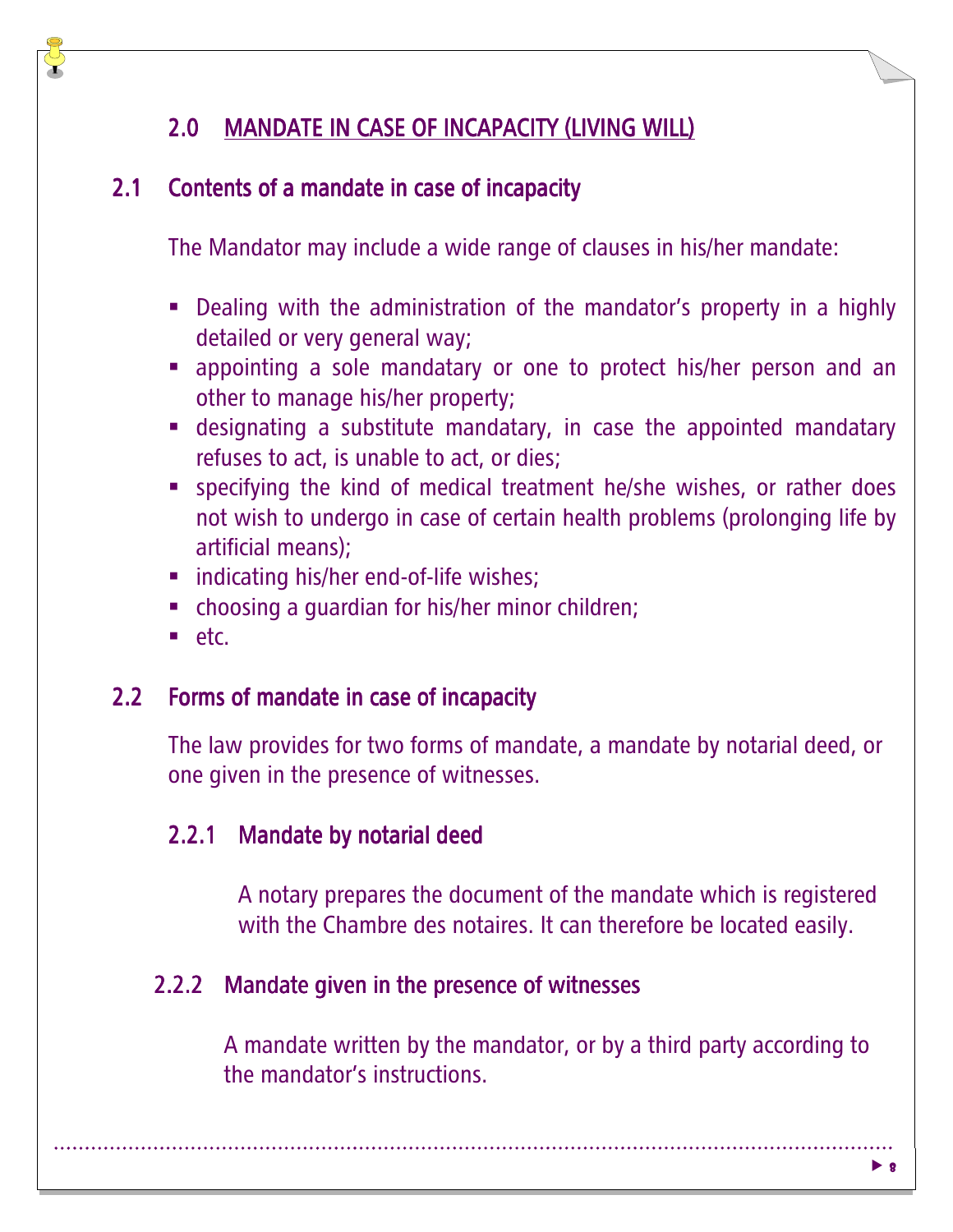The document must be signed by the mandatary in the presence of two witnesses who must be disinterested parties(must not be mandataries)

- - The witnesses must then countersign the document without the mandator having to disclose the contents of his mandate to the witnesses;
- - Their signature certifies that the mandator was of sound mind when signing the mandate.

Since this form of mandate is not registered:

- the mandator is strongly advised to tell his/her family, and in particular the mandatary and substitute mandatary of the existence of a mandate and where it is located.
- it is even recommended to make several copies of the mandate and to hand over one copy each to the mandatary and the substitute mandatary.

### 2.3 What is homologation?

It is a legal procedure to be undertaken (by way of a motion) before the Superior Court in the district where the mandator is a resident, the object being to:

- **•** verify the existence of the mandate;
- **Exercise in the set is validity;**
- **•** confirm the mandator's incapacity

It is up to the mandatary to start the procedure for homologation of the mandate (motion).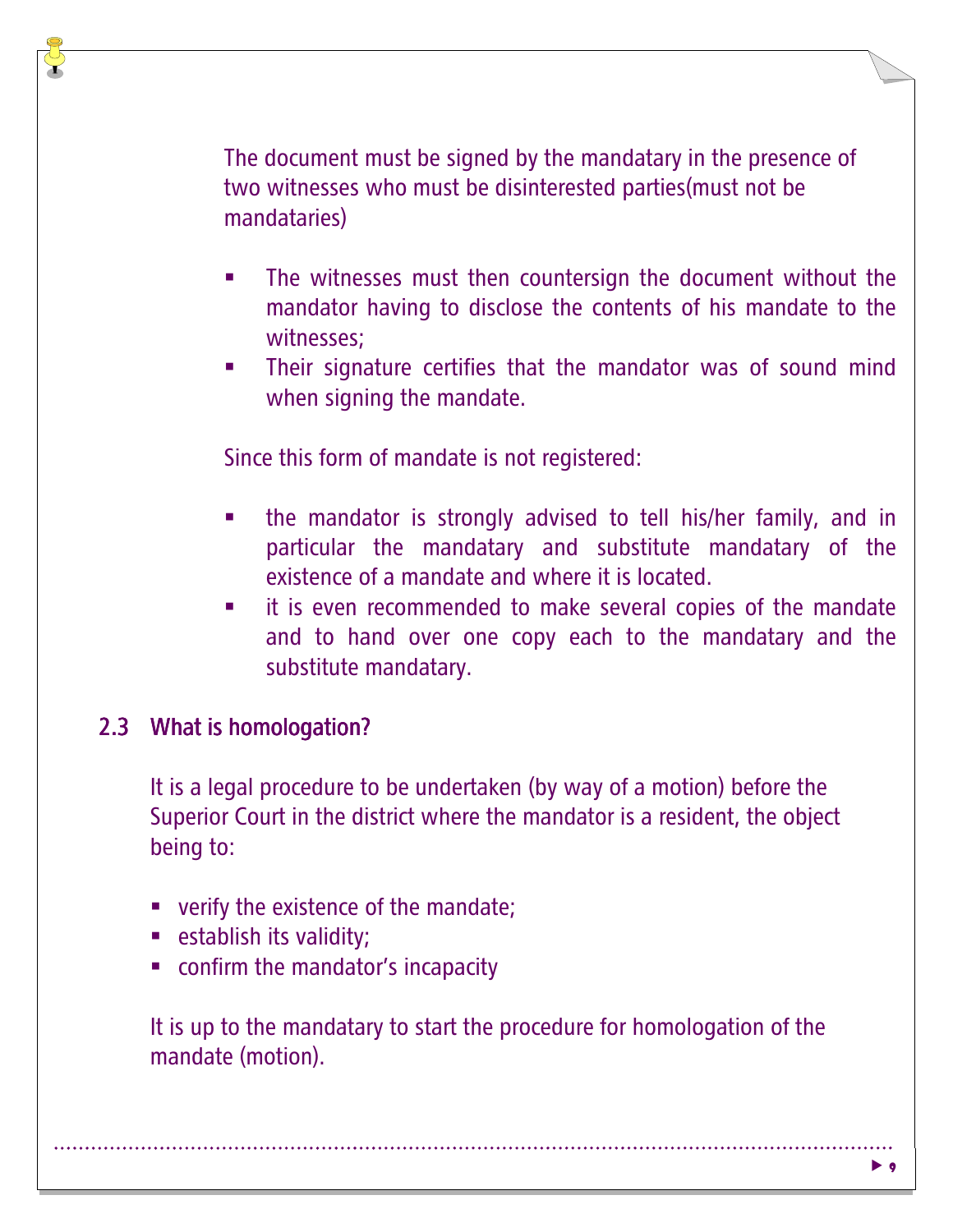The application must be accompanied by:

- a copy of the mandate;
- **a** medical assessment establishing the mandator's incapacity;
- **a** psychosocial assessment as to the mandator's incapacity.

These assessments are obtainable from health professionals, who very often will have met with the family to inform them that the mandator is now incapacitated and that they will have to:

- **Example 2** either seek homologation of the mandate;
- or request the opening of protective supervision if there is no mandate in case of incapacity.

#### 2.4 Opening of protective supervision

When incapacity strikes a person who does not have a "mandate in case of incapacity", somebody has to be designated to make decisions for the incapacitated person and his/her property. Here we have a situation calling for the opening of protective supervision.

In Québec there are three kinds of protective supervision (of persons of full age):

- **Advisers to persons of full age;**
- **-** Tutorship;
- **Curatorship.**

The choice depends on the degree of the incapacity and its expected duration.

When a person becomes incapacitated and does not have a mandate in case of incapacity, a close friend or relative will have to file a motion for the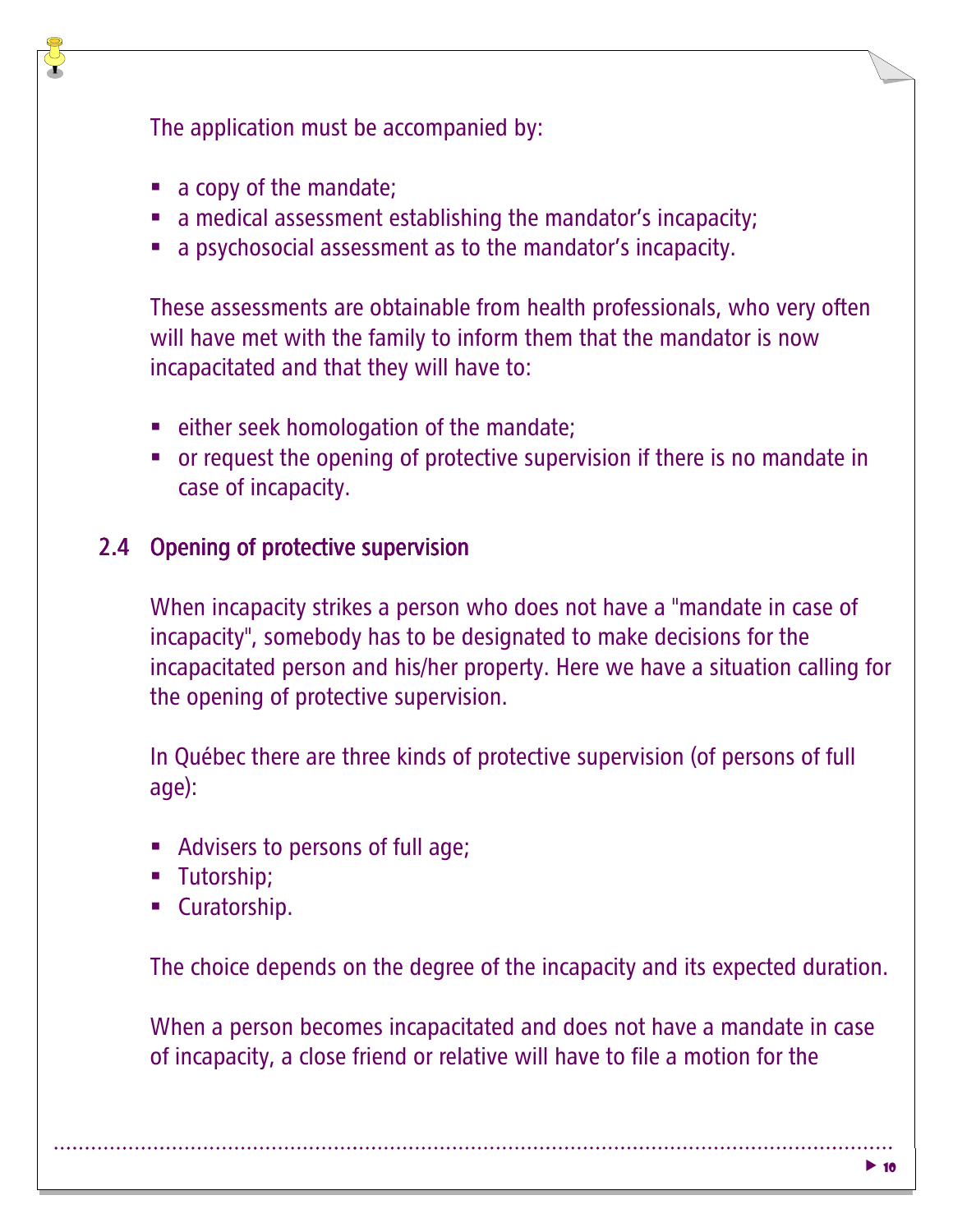opening of protective supervision with the Superior Court. The medical and psychosocial assessments must be filed together with the motion.

The Court then convenes a meeting of relatives, including those by marriage, and/or friends to discuss what should happen with the incapacitated person.

- This meeting must bring together at least five people in the presence of a clerk to the court.
- In this meeting, the form of protective supervision and the representative will be chosen.
- A tutorship council will also be set up to supervise the chosen representative.

The clerk to the court consults the persons assembled for the meeting, then renders a decision appointing the representative and those to be members of the tutorship council. The clerk is not bound by the recommendations of the persons at the meeting.

The clerk to the court may designate the Curateur public as legal representative in the following cases:

- **In the stage is also intered in the meeting** in disagreement among the persons assembled for the meeting;
- **·** inability to designate a legal representative
- **EXECT:** fewer than five persons are present at the meeting

The same applies if nobody files a motion for the opening of protective supervision; the Curateur public will act on behalf of the family and will likely be designated as the representative.

We see that without a mandate in case of incapacity our life will be

**•** totally out of our control;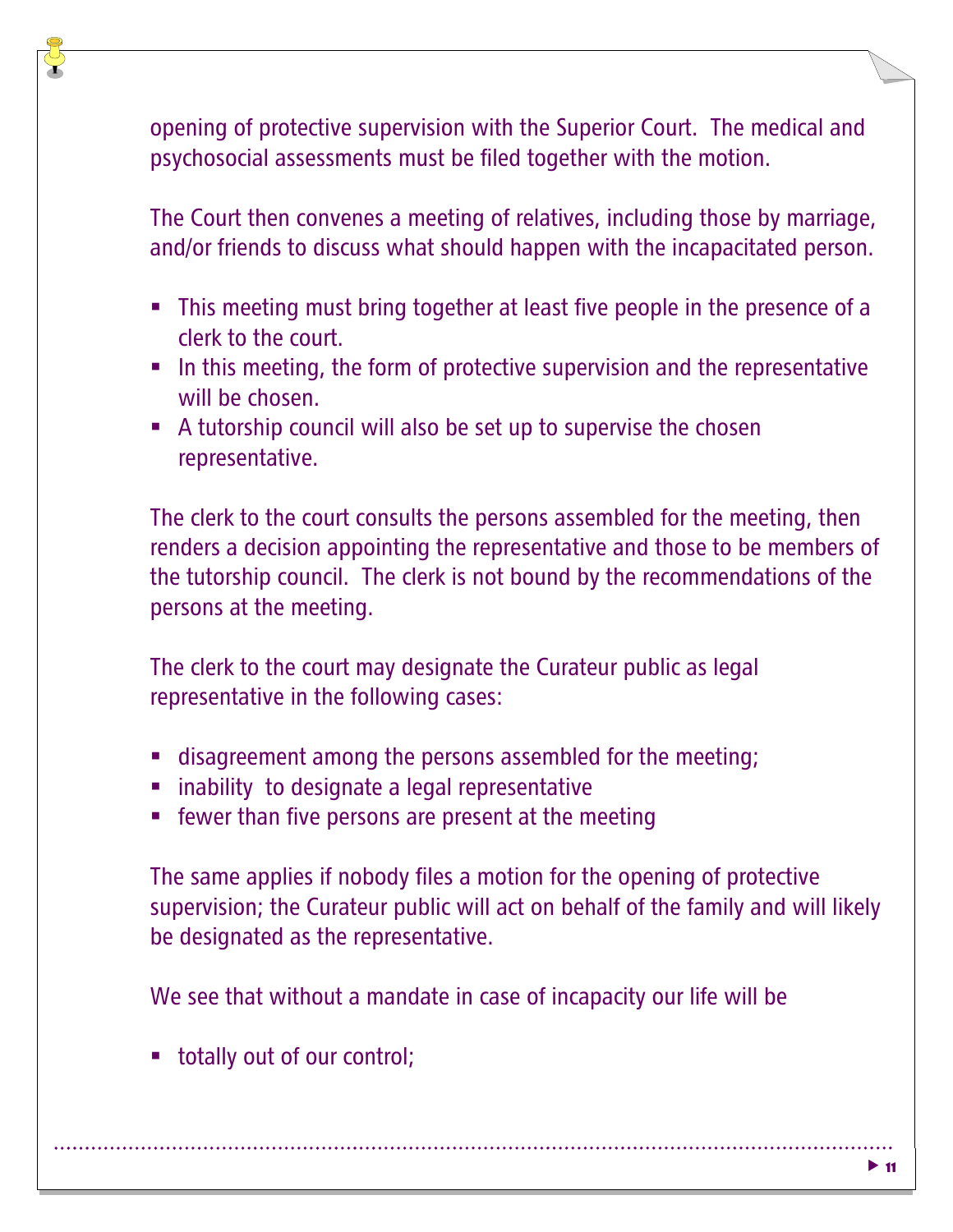• in the hands of our next of kin, of the court, maybe even of a government body, the Curateur public… That is why having a mandate in case of incapacity is so important.

With a mandate, the role of the Curateur public will be much less obtrusive:

- **EXECTEDFEDED** Reprise of homologated mandates;
- **EXEDENT** intervening during the homologation procedure;
- requesting revocation of a mandate and the opening of protective supervision when warranted by circumstances;
- **EXP** investigating the mandatary's performance, if there is a complaint of mismanagement.

# 3.0 WILLS

#### 3.1 Why make a will?

Nobody is forced to make a will. However, if a person dies without one, the deceased's property will be handled according to applicable law and not according to the deceased's wishes.

To make sure our last wishes are followed, it is essential to make a will.

That way we can:

- **•** appoint a liquidator (formerly executor) who will see to it that our wishes are respected;
- pass on our property to whomever we see fit and not necessarily to our family;
- **-** designate a tutor or guardian (with minor children).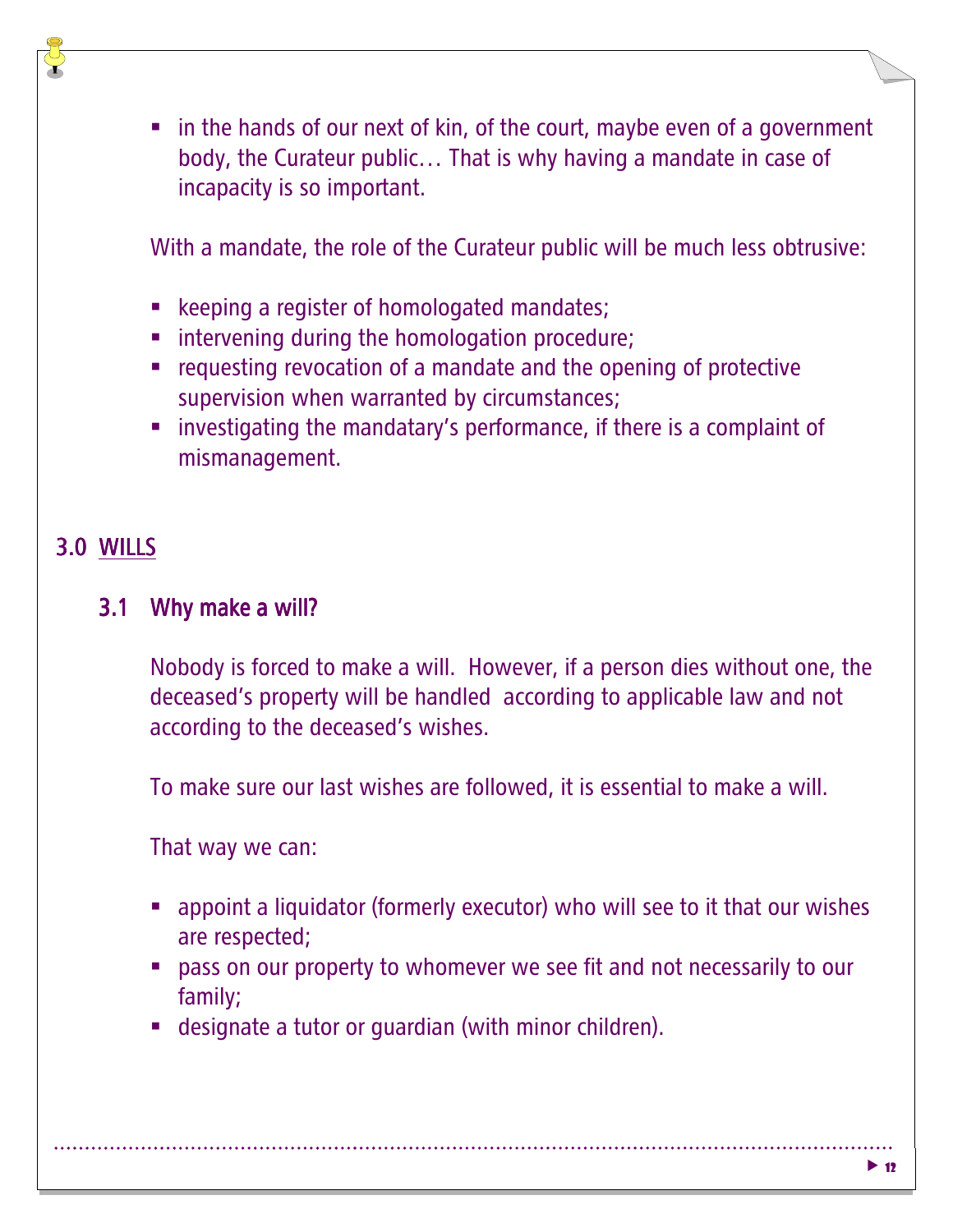#### 3.2 Types of wills

There are three types of will recognized by law in Québec:

- the Notarial will;
- the Holograph will;
- the Will made in the presence of witnesses.

#### $3.2.1$  The notarial will

Is drawn up by a notary, who is a public officer. It does not have to be probated and is more difficult to challenge in court.

This type of will is also easier to trace because it must be registered in the Chambre des Notaires.

To be valid, a will of this type has to be written in French or in English. It must be dated and show the place where it was signed.

After the will has been read, it is signed by the testator, the notary and a witness, in each other's presence.

The testator may keep the contents of his/her will secret, in which case the witness will be present only at the time of signing and not be present during the reading.

A witness cannot be a beneficiary of the will.

#### $3.2.2$  The holograph will

This type of will must be entirely handwritten and signed by the testator. It is furthermore preferable, although not compulsory, to indicate the place and the date.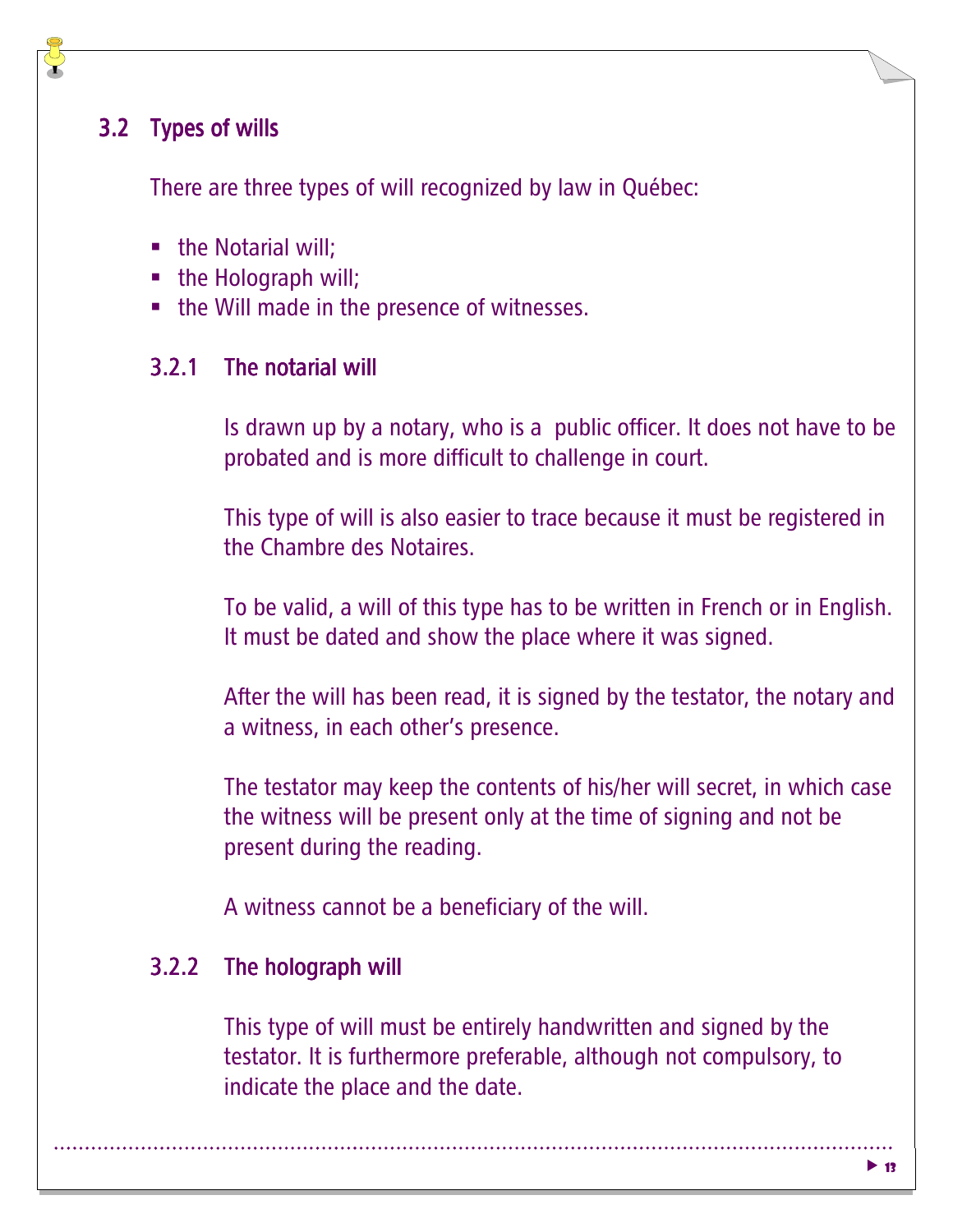#### 3.2.3 The will made in the presence of witnesses

This type of will was formerly known as "in the form derived from the laws of England". It requires the presence of two witnesses who acknowledge that the will is indeed the last will and testament of the testator and indeed signed by the latter. Again, these witnesses cannot be beneficiaries of the will, and the testator may keep the contents of the will secret.

This will may be typed or written on a computer by the testator or by a third party. Each page must be initialed or signed by the testator and the witnesses.

#### 3.3 Differences between holograph wills and wills made in the presence of witnesses versus a notarial will

Unlike a notarial will, these first two are not recorded, unless a lawyer is consulted and registers the will in the Registry of the Bar.It is very important, therefore, that you tell people of the existence of a will and where to find it.

A further difference is that such wills must be verified by the court or by a notary before they can be executed. The sole object of the verification procedure is to ensure that the the will is valid and in compliance with formal requirements.

#### 3.4 Testamentary dispositions

For last wishes to be respected, they must be possible and realizable:

- One cannot bequeath goods one does not own anymore or never owned;
- **-** Moreover, one cannot force an heir to accept a legacy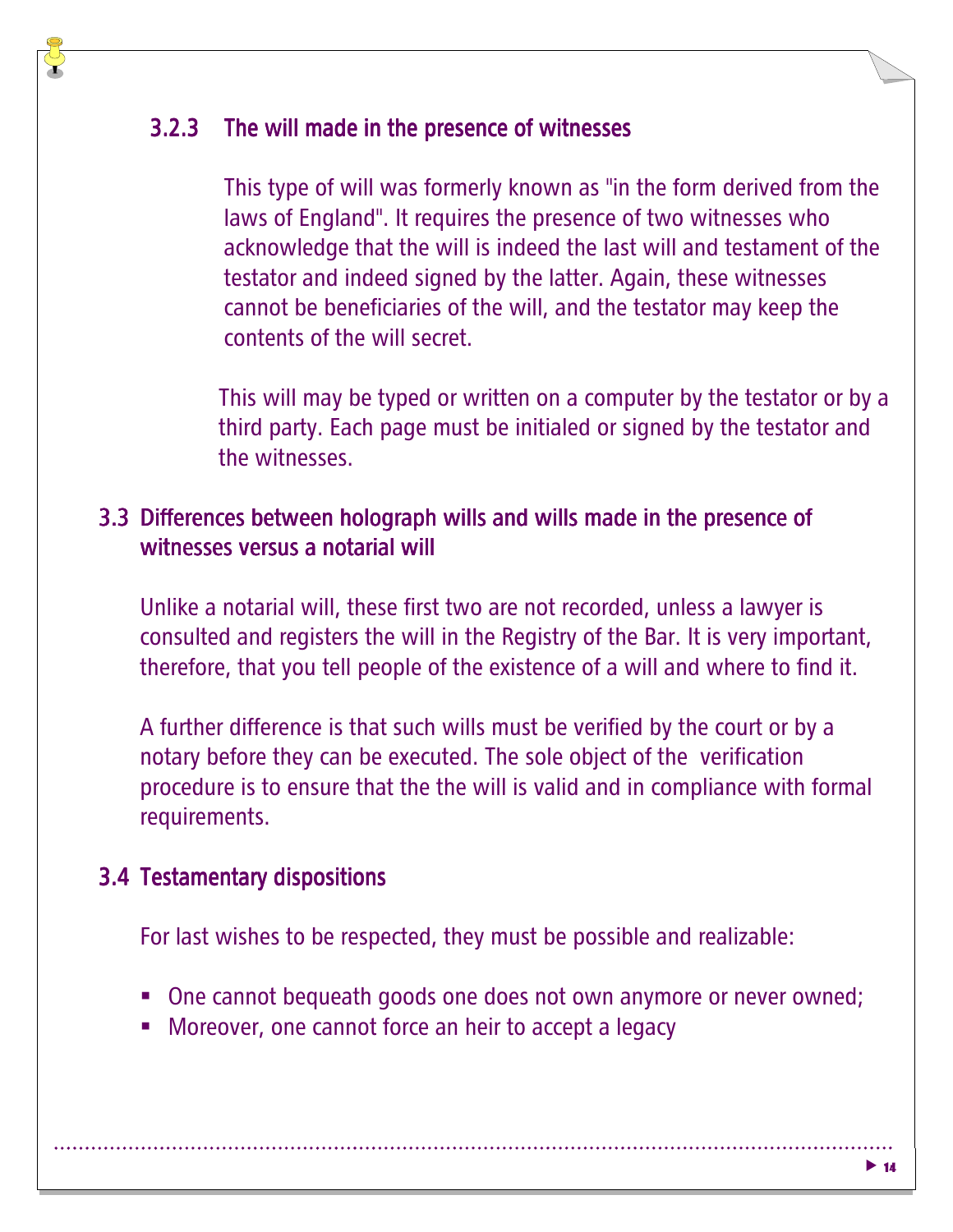A legacy cannot be accompanied with an illegal or impossible condition. If so, the condition will be void.

Moreover, one cannot control the life of another person, e.g. by saying " my wife shall inherit all my possessions on condition she never remarries ". The condition will be void and the wife will inherit and be able to remarry.

Certain legacies made to persons in authority are void, like a legacy made to anyone of the following:

- the notary handling the will (or his immediate family);
- a person acting as witness to the will;
- **a** member of a host family with whom the testator resided at the time the will was drafted;
- an employee of a health or social services centre where the testator was receiving care or services at the time the will was made (testator's spouse or close relatives excepted).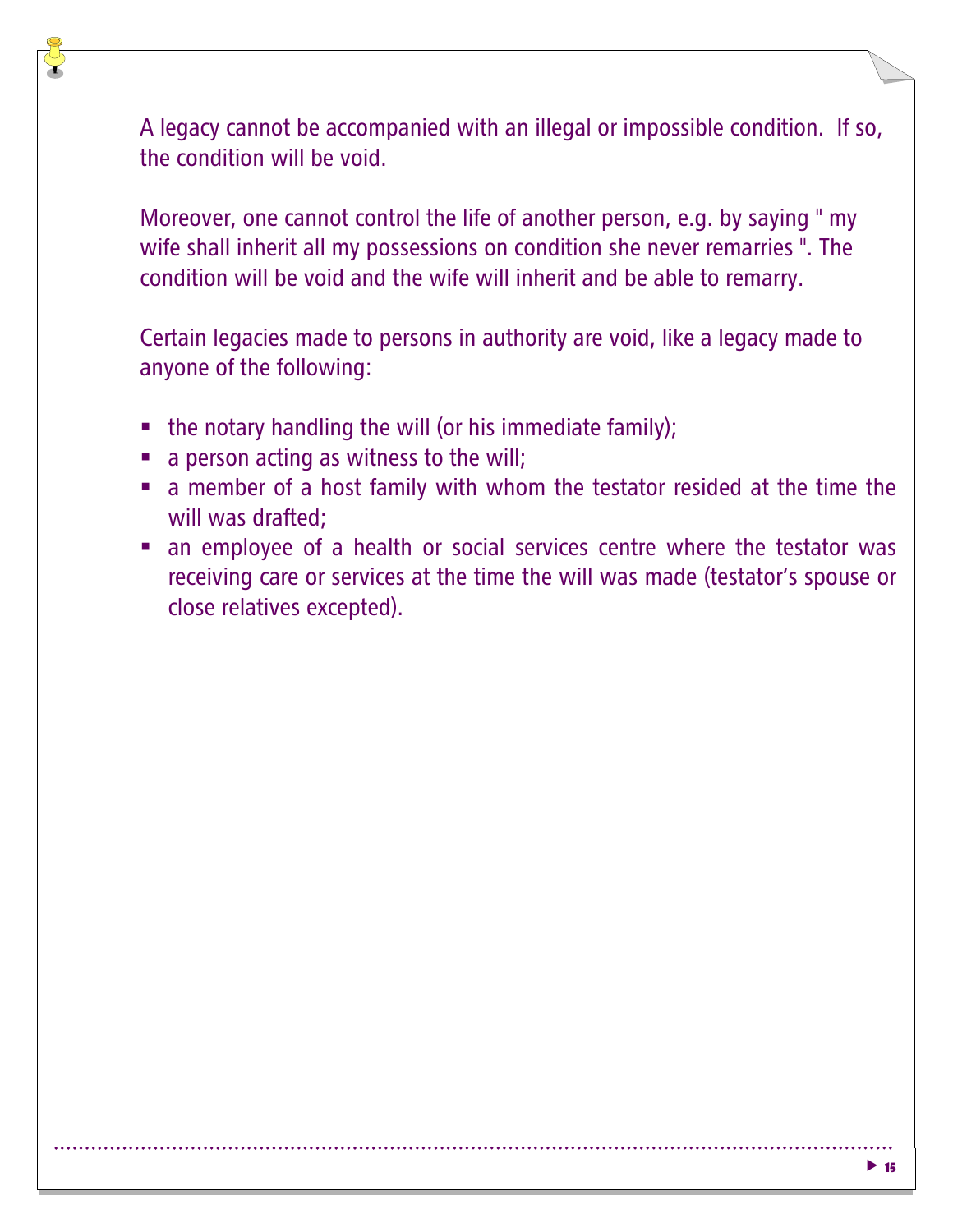| <b>PERSONAL NOTES</b> |                          |
|-----------------------|--------------------------|
|                       |                          |
|                       |                          |
|                       |                          |
|                       |                          |
|                       |                          |
|                       |                          |
|                       |                          |
|                       |                          |
|                       |                          |
|                       |                          |
|                       |                          |
|                       |                          |
|                       |                          |
|                       |                          |
|                       |                          |
|                       |                          |
|                       |                          |
|                       |                          |
|                       |                          |
|                       |                          |
|                       | $\blacktriangleright$ 16 |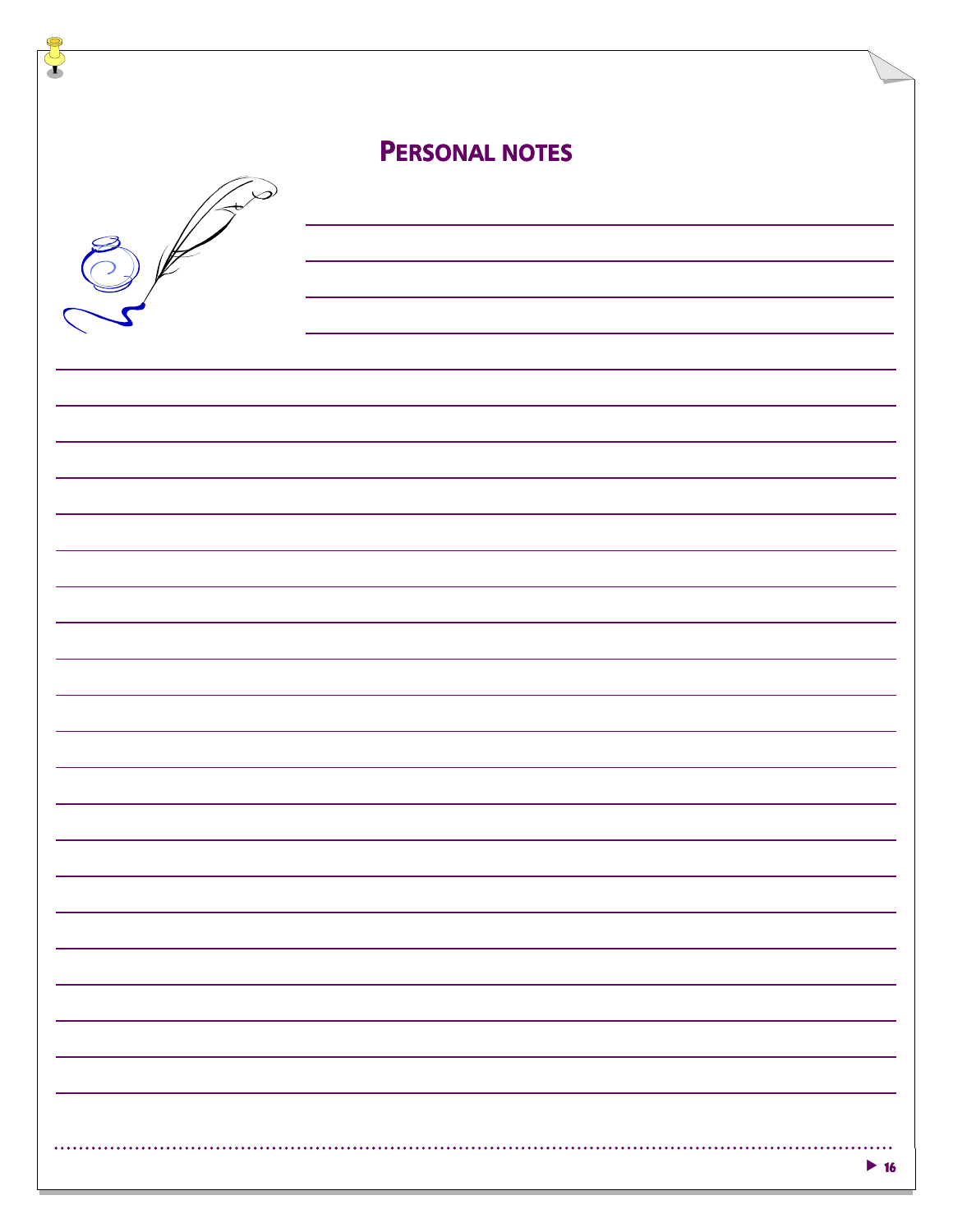#### GUARANTEED INCOME SUPPLEMENT

If you are a person aged 65 or over receiving Old Age Security Pension benefits and your revenue was under

- \$ 15,240 for a person living alone
- \$ 20,112 for a couple

You could be eligible for guaranteed income supplement benefits.

Do not hesitate to contact Service Canada at 1 800 277-9915 (toll free)

N.B . In 2007, some 43,000 seniors throughout Québec did not know about the existence of this income supplement benefits program.